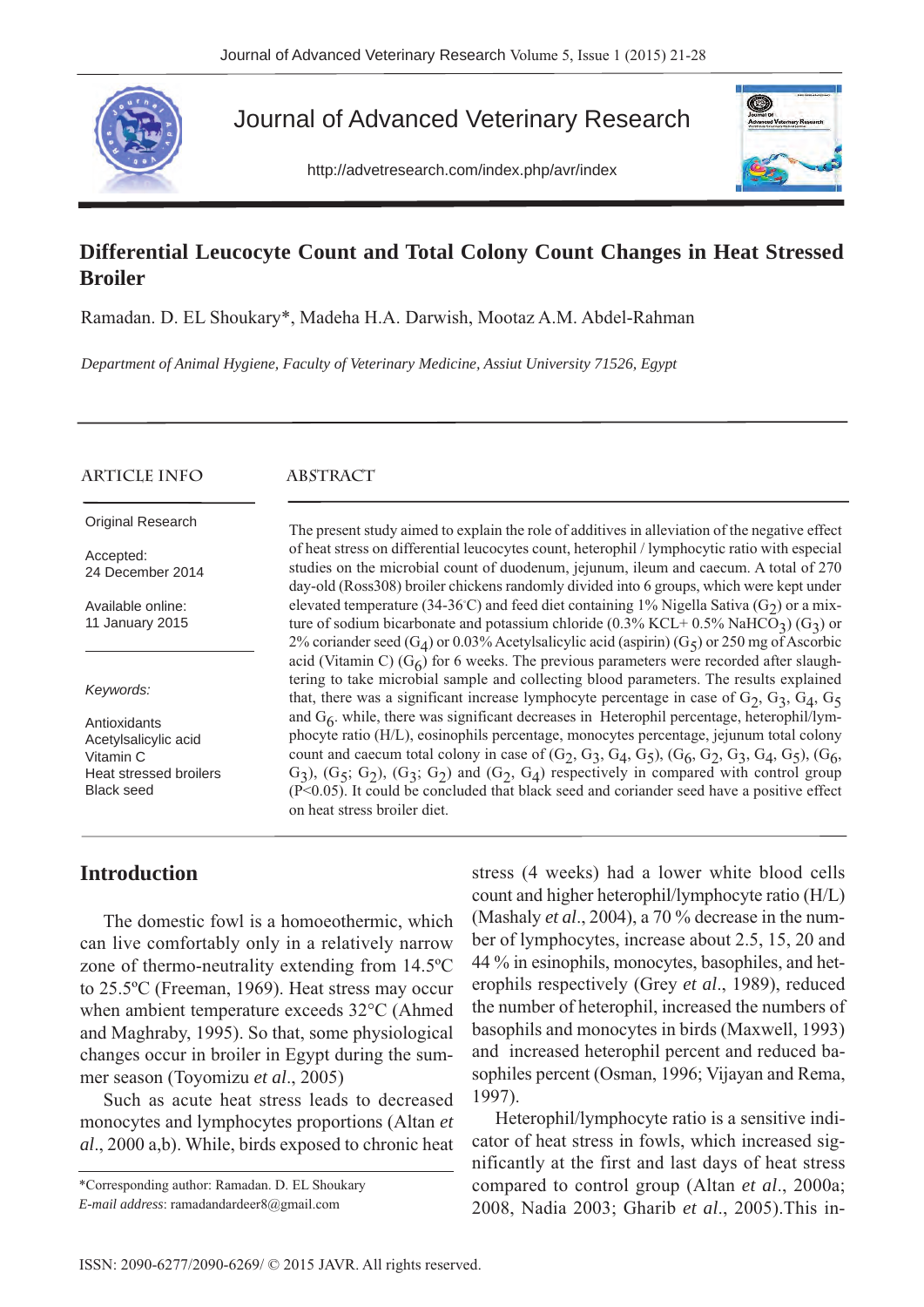creasing measures a physiological change in organs such as a trophy of the bursa of Fabricius and thymus that is influenced by the effect of heterophils. (Aengwanich and Chinrasri, 2003).

On the other hand, the bad effect of the widely used antibiotics in broilers' diet that have a bad effect on broiler meat or production. So we try to use the previous feed additives to get rid of some bad effect of heat stress on broiler hematology with reference to their effect as an antimicrobial. One of the best methods used to control heat stress is the chemical management of acid-base balance by supplementing feed or water with different electrolyte salts as sodium bicarbonate (NaHCO<sub>3</sub>), potassium chloride (KCl), which led to a higher carcass weight and dressing percentage than the control. (Ahmad *et al*., 2005). Dietary sodium bicarbonate at 0.25%, 0.50% and potassium chloride at 0.2%, 0.3% supplementation alone and combination between them give good and positive effects on body weight, feed conversion of golden motazah hens (Hassan *et al*., 2011) increased feed consumption values of laying hen and gave the best values of feed conversion (EL-Sheikh and Salama, 2010), improved significantly the average values of body weight, weight gain, feed intake and feed conversion (Ghazalah *et al*., 1998).

Significant increase in broiler body weight was obtained in groups that fed diet contain 0.2 % of acetylsalicylic acid (Al-Obaidia and AL-Shadeedi, 2010), which improved the performance and physiological traits. (Abdel-Fattah, 2006) and improved feed conversion ratio (Hassan *et al*., 2003).

White Leghorn layers fed diets supplemented with vitamin C /kg diet during the hot summer season recorded a significantly higher body weight, increased feed intake and live weight gain than the control (Konka *et al*., 2009; Ajakaiye *et al*., 2010), beneficial effects on the performance and economics of production of broiler chicks exposed to heat stress. (Onu, 2009), improved the weight gain of birds (Sobayo *et al*., 2008), a slight increase in feed intake of the birds (Oruseibo and Alu, 2006) and a positive significant effect on final body weight and feed conversion (Metwally, 2005).

Finally, our result of previous work of adding 1% black seed or 2% coriander seed in diet of heat stress broiler for 6 weeks led to significant increases in feeding behavior, feed intake, average final body weights, average body weight gain and dressing percentage, and significant decreases in panting behavior, water to feed ratio,  $T_3$  and corticosterone. Also, no significant difference was indicated in drinking behavior and  $T<sub>4</sub>$ . In addition, there was numerically, but not significant decrease in feed conversion ratio and numerically, but a nonsignificant increase in slaughter and carcass weight. (Ramadan *et al*., 2014). The present study was undertaken to explain the role of these additives in alleviation the negative effect of heat stress on te differential leucocytes count, heterophil / lymphocytic ratio with especial reference to the microbial count in the duodenum, jejunum, ileum and caecum .

## **Materials and methods**

#### *Groups classifications*

A total number of 270, one unsexed day old "Ross 308" broiler chicks reared in a laboratory animal house in the Veterinary Teaching Hospital at Faculty of Veterinary Medicine, Assiut University, Egypt. The chicks were divided into four groups each one consisted of 15 birds/ replicate (Table 1).

Table 1. Show the classification of different groups included in the experiment

| Group name                                                     | Numbers                                                  | Diet                                                                     |  |
|----------------------------------------------------------------|----------------------------------------------------------|--------------------------------------------------------------------------|--|
| Control group (G1)                                             | 45 birds (3 replicate each one 15 birds) Basal diet only |                                                                          |  |
| Nigella sativa (black seed) (G2)                               | 45 birds                                                 | Basal diet + 1% Nigella sativa                                           |  |
| Sodium bicarbonate and Potassium<br>chloride (KCL+NaHCO3) (G3) | 45 birds                                                 | Basal diet $+$ (0.3% potassium chloride<br>$-0.5\%$ Sodium bicarbonates) |  |
| Coriander seed (G2)                                            | 45 birds                                                 | Basal diet $\pm$ 2% conander seed                                        |  |
| Acetylsalicylic acid (aspirin) (G5)                            | 45 birds                                                 | Basal diet - 0.03% Acetylsalicylic acid                                  |  |
| Ascorbic acid (Vit. C) $(G6)$                                  | 45 birds                                                 | Basal diet - 250mg of Vit. C                                             |  |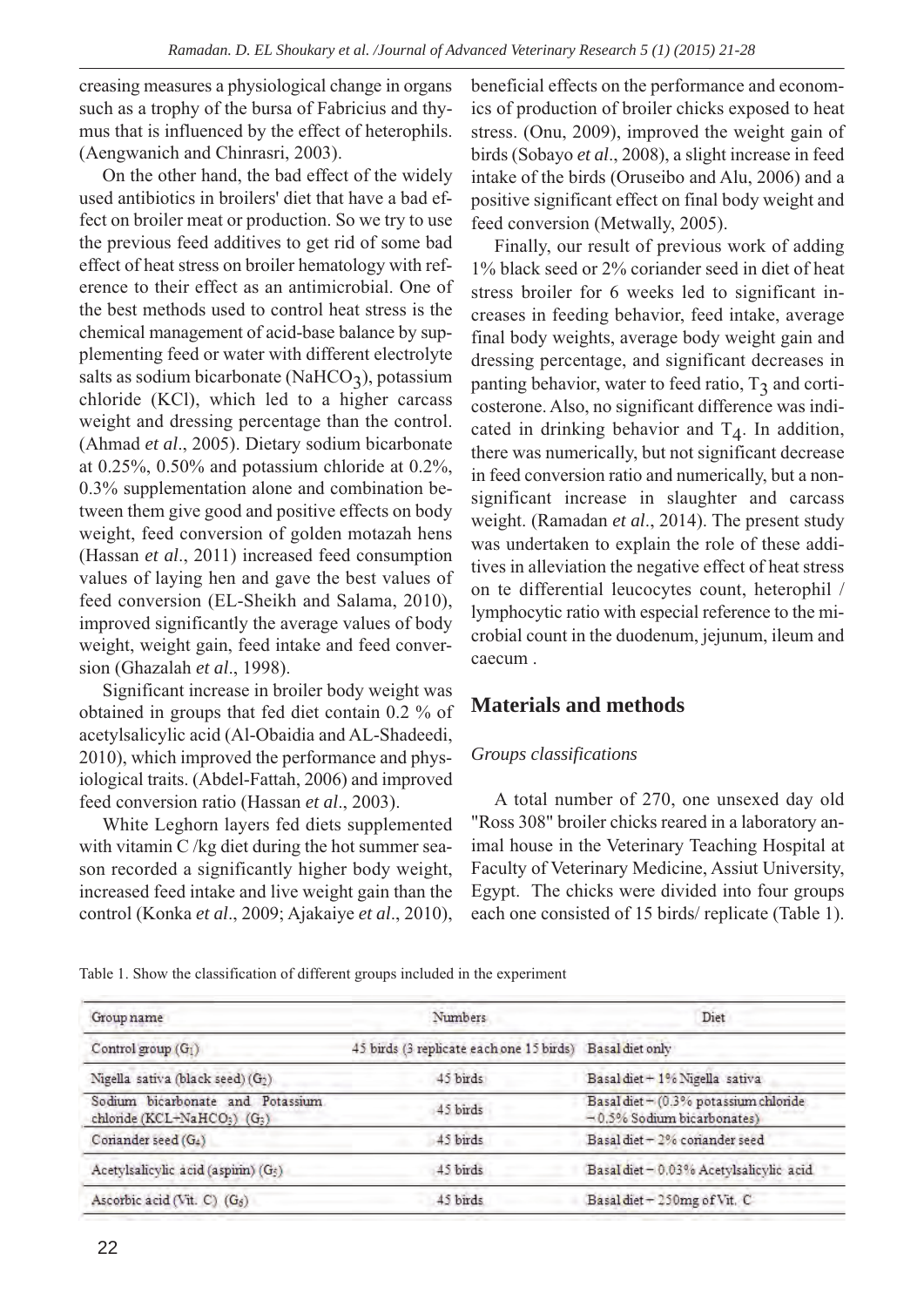#### *Management and cleaning*

Day to day management carried out in keeping the facility clean. After daily cleaning, cleaned feeders and drinkers were dried and filled with food and water. Also, the contaminated wastes and dead birds were hygienically disposed by incineration.

#### Lighting

Continuous lighting program (23 hours lightning: 1 hour darkness) used. 60 watt bulb suspended 2.20 meters at head height of the birds.

#### Temperature and relative humidity

In the first 14 days of age, temperature and relative humidity of the room maintained according to the recommendations of broiler breeder company (Aviagen, 2002). Then the heat stress experiment (34◦ C) started from 14: 42 days old. The heat provided by using an electrical heater. Ventilation was done by electrical ventilator to remove any excess of ammonia gases or heat.

Ambient temperature determined by maximum and minimum thermometer and indoor relative humidity measured by using wall mount wet and dry bulb hygrometer. The readings were taken every

day and the average of weekly readings was calculated (Fig. 1).

#### Diet and feeding

The basal diets formulated using NRC (1994) guidelines. It contained 21 proteins (starter type from  $0 - 14$  days) and 23% (grower type from 15  $-42$  days) with 3200 kcal/kg.

The birds fed on antibiotic-free mash diet (containing thoroughly mixing treatment substance) ad libitum. Bird was given free access to fresh and clean water throughout the experimental period. The feed was offered daily and residual feed was measured weekly.

The composition and metabolizable energy value of the diet (physical and chemical) were mentioned in Tables 2 and 3.

Feed additives sources and the percentage used The feed additives such as black seed and coriander seed were purchased from commercial market while the vitamin C, aspirin, potassium chloride and sodium bicarbonate were purchased from the medical company, the percentage of the feed additives were used according to previous studies. These additives were mixed thoroughly with the diet.



Fig. 1. Average temperature and average relative humidity during the experiment period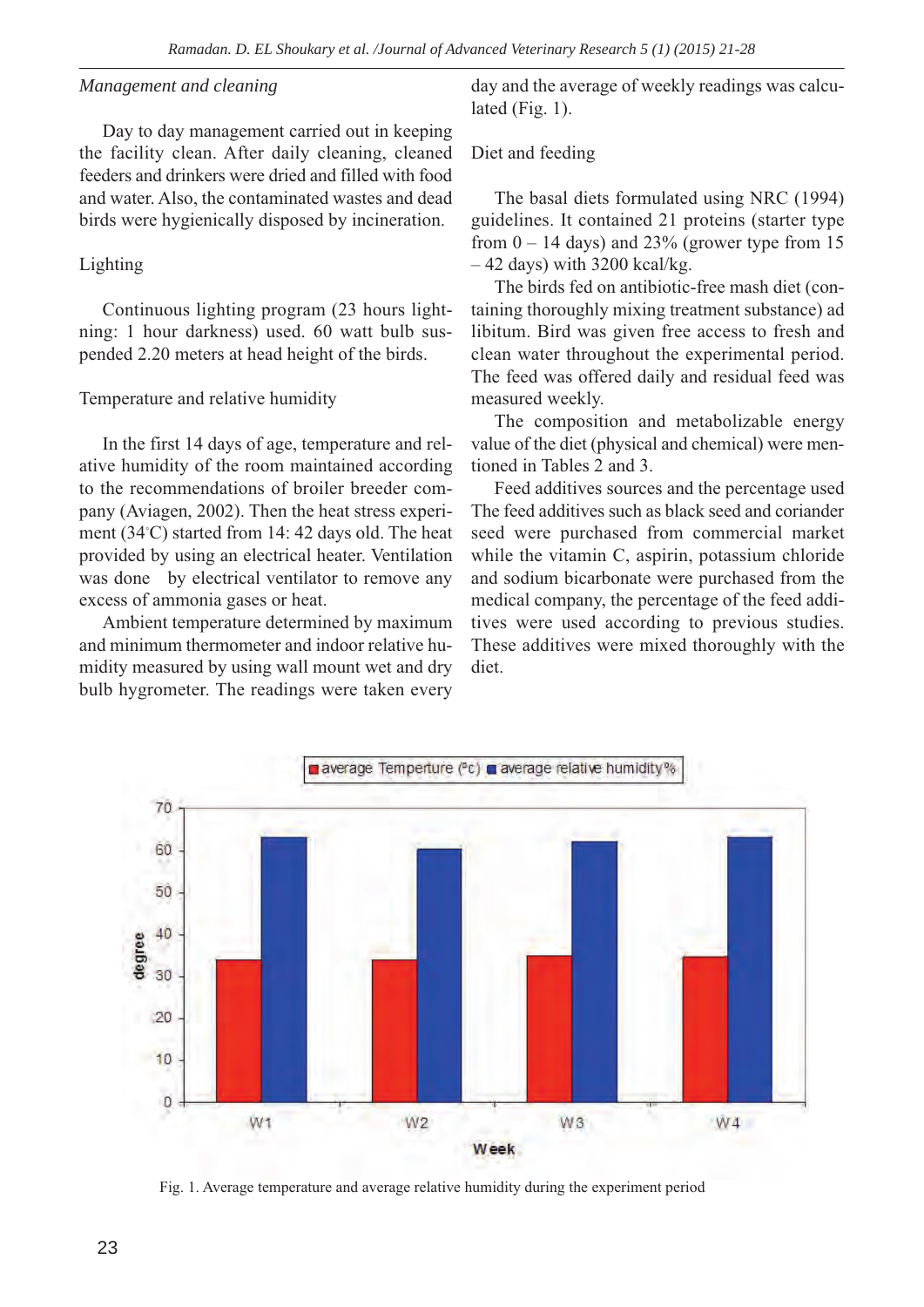| Ingredient (%)    |       | Starter diet Grower diet |  |
|-------------------|-------|--------------------------|--|
| Wheat             | 56.5  | 60                       |  |
| Soybean meal      | 33.5  | 29.3                     |  |
| Soybean oil       | 5.00  | 3.46                     |  |
| Palm fat          |       | 2.66                     |  |
| <i>limestone</i>  | 1.12  | 1.06                     |  |
| Mono Ca phosphate | 0.08  | 1.46                     |  |
| Mineral premix    | 0.08  | 0.08                     |  |
| Cholin chloride   | 0.20  | 0.20                     |  |
| Methionine        | 0.20  | 0.17                     |  |
| L-Lysine-HCL      | 0.35  | 0.30                     |  |
| NaCHO:            | 0.28  | 0.27                     |  |
| NaCL              | 0.10  | 0.35                     |  |
| Luprosil          | 0.40  | 0.53                     |  |
| Loxidan TD 100    | 0.015 | 0.015                    |  |
| Vitamin premix    | 0.20  | 0.20                     |  |
|                   |       |                          |  |

Table 2. Physical composition and metabolizable energy value of the diet

Table 3. Analyzed values of nutrients (%) in experimental diets

| Nutrient (%)  |      | Starter diet Grower diet |
|---------------|------|--------------------------|
| Dry mater     | 88.8 | 89.2                     |
| Crude protein | 23.1 | 21.1                     |
| Crude fat     | 6.89 | 7.71                     |
| Crude fiber   | 6.07 | 5.73                     |
| Crude ash     | 2.80 | 2.62                     |
| NFE           | -51  | 51.8                     |
| Methionine 2  | 0.5  | 1.24                     |
| Lysine 2      | 1.39 | 49                       |
| Ca            | 0.98 | 0.92                     |
| P             | 0.84 | 0.68                     |
| ME (MJ kg DM) | 12.3 | 12.6                     |
|               |      |                          |

### Birds' identifications

Bird identifications were carried by wing band.

Medication and vaccination

Medication was given to the experminted chicks according to the design in Table 4, while the vaccination program was done according to the design in Table 5.

### *Work items or measurements*

### Differential Leucocyte Count

At 42 days old, three blood smears from each treatment group, prepared immediately after slaughter and stained using Giemsa stain. A total of 100 white cells were counted by using an oil immersion lens of electrical microscope.

Heterophil / Lymphocyte (H/L) ratio: H/L ratio was calculated using the following equation:

H/L ratio = number of heterophil cells / number of lymphocyte cell.

### Microbial counts

Intestinal contents from the duodenum, jejunum, ileum and caecum were evacuated and mixed immediately after slaughter, and then was stored separately in previously weighed screwcapped sterile plastic cups. The sealed containers were kept on ice until they transported to the laboratory for enumeration of microbial populations. One milliliter (1 ml) sample of each digesta was transferred into 9 ml of sterile normal saline and further dilutions were made. Aliquots (0.1 ml) of the appropriate dilutions of the serially diluted samples were then inoculated onto nutrient agar plates in duplicates.

The spread plate method using a sterile bent glass rod was used. Inoculated plates were incubated at 37°C for 24 hours, discrete colonies that developed on each plate were counted, and their

Table 4. Medication program that was applied during the experiment

| Name of drug               | Age                                | Dose of drug | Route of administration |
|----------------------------|------------------------------------|--------------|-------------------------|
| Enroflox 10%               | I to 3 days of age                 | 0.5 ml liter | Drinking water          |
| Royl colistin              | 1 to 3 days of age                 | 1 g/liter    | Drinking water          |
| Vitamins AD <sub>3</sub> E | 3 days week                        | 1 ml liter   | Drinking water          |
| Liquid minerals            | 3 days week                        | 1 ml liter   | Drinking water          |
|                            | Neo terramycin 4 to 10 days of age | 3 g / liter  | Drinking water          |
|                            |                                    |              |                         |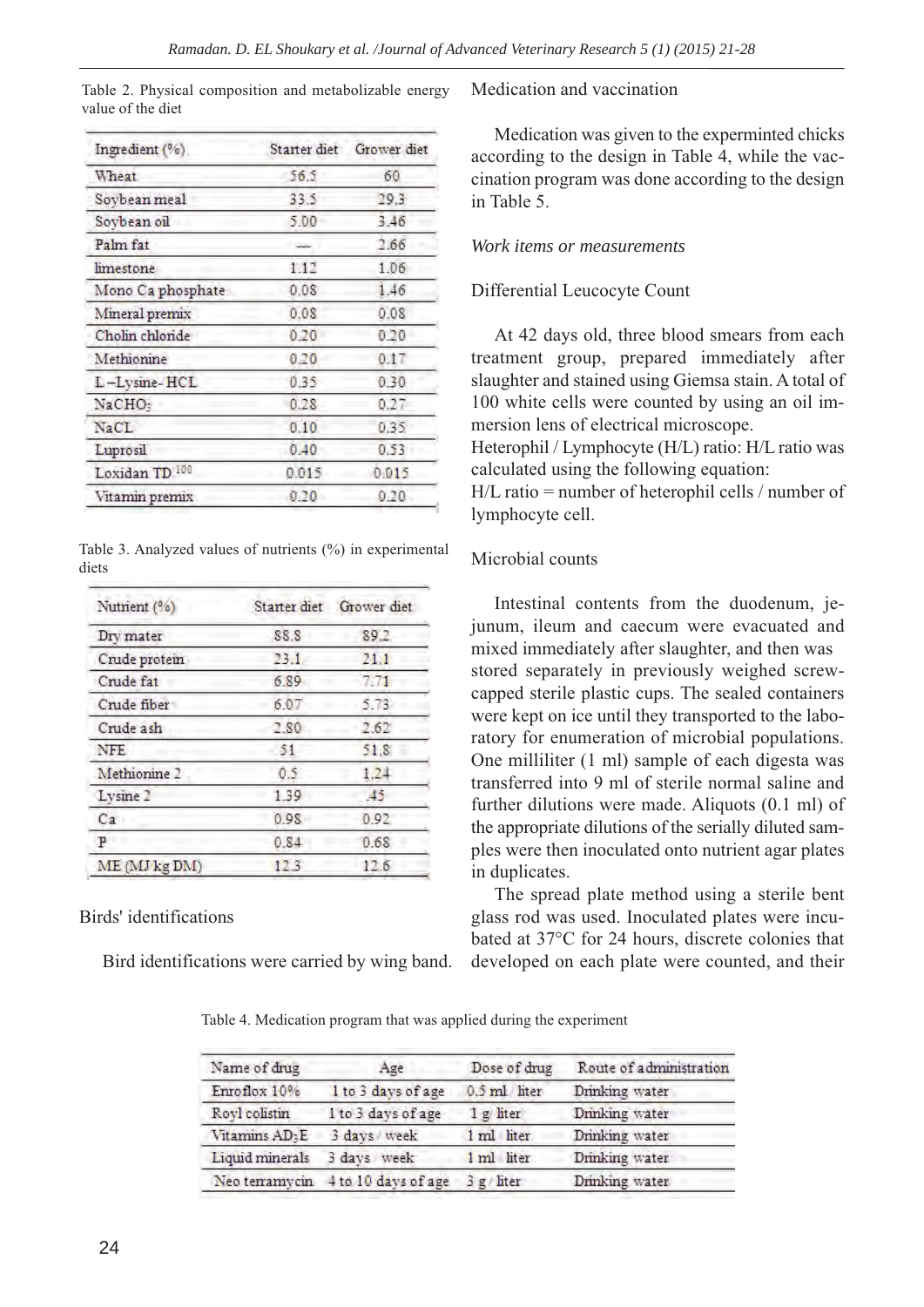| Age of bird                | Name of vaccine | Route of vaccination | Disease           |
|----------------------------|-----------------|----------------------|-------------------|
| 6th days old               | Hitchner-B1     | Drinking water       | Newcastle disease |
| 17 <sup>th</sup> days old  | Lasota strain   | Drinking water       | Newcastle disease |
| 29th days old              | Lasota strain   | Drinking water       | Newcastle disease |
| 12 <sup>th</sup> days old. | Gumboro         | Drinking water       | Gumboro disease   |
| 23rd days old.             | Gumboro         | Drinking water       | Gumboro disease   |
|                            |                 |                      |                   |

Table 5. Vaccination program that was applied during the experiment

averages from two plates were calculated. Numbers of colony-forming units (cfu) expressed as log colony-forming units per gram of digesta content and expressed as cfu/mL (APHA, 2005).

### **Results**

#### *Differential leucocyte count*

Data illustrated in Table (6) showed the effect of Nigella Sativa  $(G<sub>2</sub>)$  or mix of sodium bicarbonate and potassium chloride  $(G<sub>3</sub>)$  or coriander seed  $(G_4)$  or acetylsalicylic acid  $(G_5)$  or ascorbic acid  $(G<sub>6</sub>)$  on differential leucocyte count and H\L ratio, the analysis of variance revealed that there were significant increases in lymphocyte percentages in cases of  $G_2$ ,  $G_3$ ,  $G_4$ ,  $G_5$  and  $G_6$  compared with the control group. While, there were significant decreases in Heterophil percentage, H/L ratio, eosinophiles and monocytes percentages in cases of  $(G_2, G_3, G_4, G_5 \text{ and } G_6)$ ,  $(G_2, G_3, G_4, G_5 \text{ and } G_6)$  $G<sub>6</sub>$ ,  $(G<sub>3</sub>$  and  $G<sub>5</sub>)$  and  $(G<sub>2</sub>)$  and  $G<sub>3</sub>)$  respectively. Moreover, there were numerical, but not significance decreases in eosinophiles, monocytes and basophils percentages in  $(G_2 \text{ and } G_6)$ ,  $(G_6)$  and  $(G_2,$  $G_3$ ,  $G_4$ ,  $G_5$  and  $G_6$ ) respectively as well as, a numerical but not significant increases in cases of the eosinophiles and monocytes percentages in G4 and  $(G_4$  and  $G_5)$  respectively compared with the control group.

#### *Microbial total colony count*

Results shown in Table (7) revealed that the effect of black seed, sodium bicarbonate plus potassium chloride, coriander seed, acetylsalicylic acid and vitamin C on the total colony count. Where, the mean values of duodenum total colony count of treatment substances were 8.68, 9.31, 9.06, 9.93 and 8.58 respectively, while that of control group was  $9.12$  CFU x  $10<sup>3</sup>$  / ml. Moreover, the mean values of the ileum total colony count of treatment substances were 8.37, 9.12, 8.90, 9.00 and 10.21 CFU x 103 / ml, respectively, while it was 10.40 CFU  $x$  10<sup>3</sup>/ ml for the control group. At the same time, the mean values of the jejunum total colony count of treatment substances were 6.57, 9.27, 9.11, 9.27 and 9.51 CFU x  $10<sup>3</sup>$  / ml, respectively, while that for the control group was 10.7 CFU x  $10<sup>3</sup>$  / ml. Finally the mean values of caecal total colony count of treatment substances were 6.66, 9.86, 7.83, 9.41 and 10.85 CFU x  $10^3 \text{ }$ ml, respectively, while that for the control group was 10.52 CFU x 103 / ml.

Biostatistics of the previously mentioned data showed that, there was no significant difference in the duodenum and ileum total colony count of treatment groups and control one, however, there was a significant decrease in jejunum total colony count among black seed treatment and control group. While there was a significant decrease in

Table 6. Effect of black seed, sodium bicarbonate plus potassium chloride, Coriander seed, acetylsalicylic acid and vitamin C on Differential Leucocytes Count (%) and H/L ratio.

|                                                | Heterophil                    | Lymphocyte                    | Monocytes                     | Esenophiles                   | Basophils       | H L Ratio                    |
|------------------------------------------------|-------------------------------|-------------------------------|-------------------------------|-------------------------------|-----------------|------------------------------|
| Control                                        | $50.33 \pm 0.88$ <sup>a</sup> | $34.33 \pm 1.52$ <sup>e</sup> | $10.00 \pm 1.15^*$            | $4.33 \pm 0.88$ <sup>3</sup>  | $1.0 \pm 0.0$   | $1.37 \pm 0.11^2$            |
| Black seed                                     | $20.33 \pm 0.67$              | $70.67 + 9.02b$               | $5.33 \pm 0.88$ <sup>be</sup> | $3.33 \pm 1.20$ <sup>20</sup> | $0.33 \pm 0.33$ | $0.37 \pm 0.059$             |
| Sodium bicarbonate $\pm$<br>potassium chloride | $12.67 \pm 1.45$ <sup>d</sup> | $$5.00 = 5.02$                | $2.00 \pm 1.15$               | $1.00 \pm 0.58$               | $0.67 \pm 0.33$ | $0.17 \pm 0.03$ <sup>d</sup> |
| Conander seeds                                 | $22.00 \pm 2.89$              | $62.33 \pm 2.52$              | $10.33 \pm 1.14$ <sup>3</sup> | $4.67 \pm 0.88$ <sup>2</sup>  | $0.67 \pm 0.33$ | $0.37 \pm 0.05$              |
| Acetylsalicylic acid                           | $40.00 \pm 2.08^{\circ}$      | $49.33 \pm 5.51$              | $10.33 \pm 0.88$ <sup>*</sup> | $0.67 \pm 0.33$               | $0.33 \pm 0.33$ | $0.68 \pm 0.07$              |
| Vitamin <sub>C</sub>                           | $35.00 \pm 2.88^{\circ}$      | 54 00±5 00°4                  | $7.67 \pm 1.540$              | $2.67 \pm 1.45$ <sup>32</sup> | $0.67 = 0.33$   | $0.64 \pm 0.04^{\circ}$      |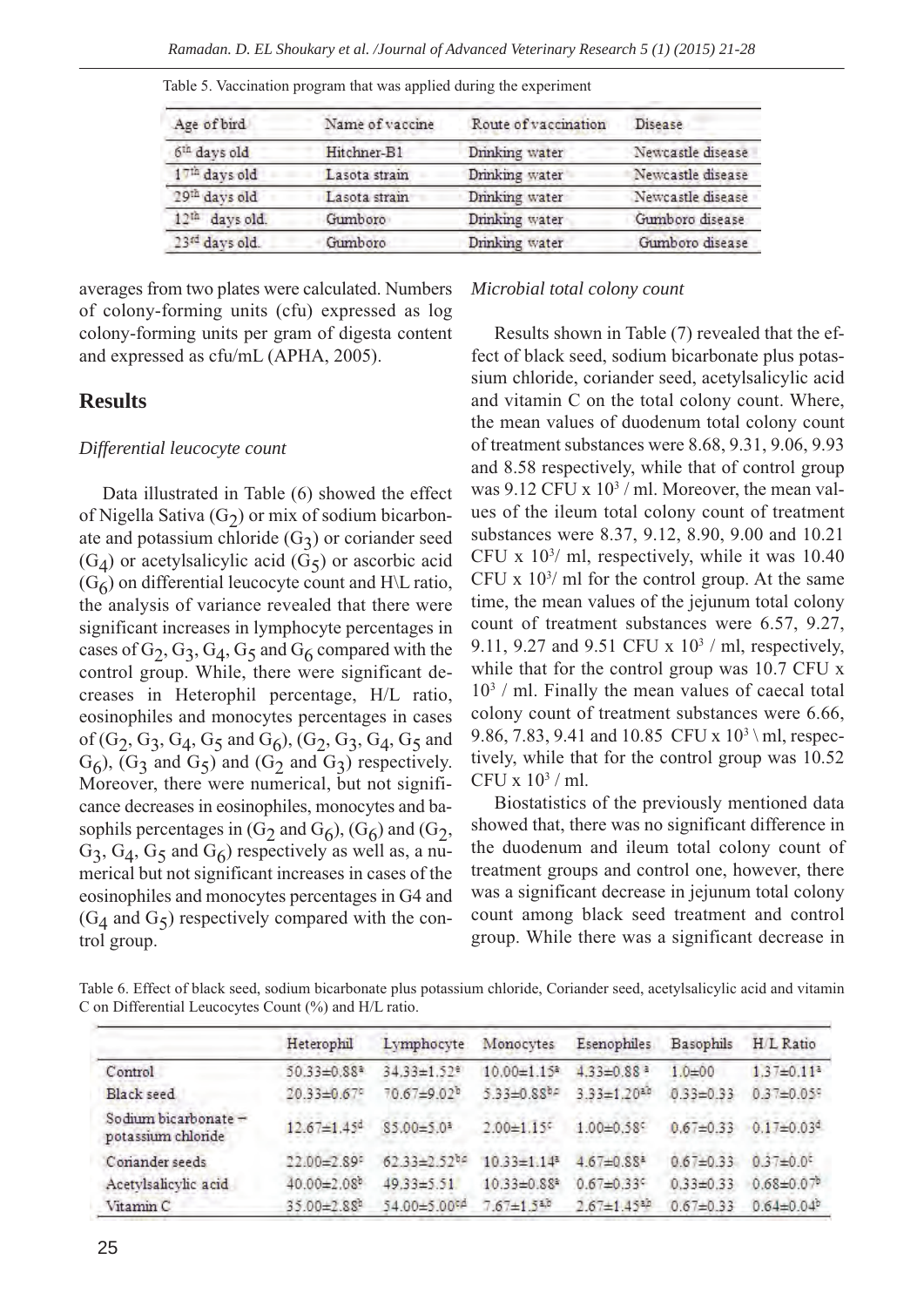|                                            | Total colony counts |                              |                  |                                |  |
|--------------------------------------------|---------------------|------------------------------|------------------|--------------------------------|--|
|                                            | Duodenum            | Jejunum                      | Ileum            | Caecum                         |  |
| Control                                    | $9.12 \pm 0.44$     | $10.7 \pm 0.4$ <sup>4</sup>  | $10.40 - 0.99$   | $10.52 \pm 0.95^*$             |  |
| Black seed                                 | $8.68 \pm 0.85$     | $6.57 \pm 0.71$ <sup>b</sup> | $8.37 \pm 1.45$  | $6.66 = 0.335$                 |  |
| Sodium bicarbonate +<br>potassium chloride | $9.31 \pm 0.53$     | $9.27 \pm 0.70$ <sup>z</sup> | $9.12 \pm 0.49$  | $9.86 = 0.20$ <sup>a,b</sup>   |  |
| Conander seeds                             | $9.06 \pm 0.56$     | $9.11 \pm 0.15$ <sup>3</sup> | $8.90 \pm 0.25$  | $7.83 \pm 1.06$ e.c.           |  |
| Acetylsalicylic acid                       | $9.93 = 0.95$       | $9.27 \pm 1.05^2$            | $9.00 \pm 0.56$  | $9.41 \pm 0.56$ <sup>a.b</sup> |  |
| Vitamin C                                  | $8.58 \pm 0.18$     | $9.51 \pm 0.64$ <sup>2</sup> | $10.21 \pm 0.93$ | $10.85 \pm 0.44^2$             |  |

Table 7. Effect of black seed, sodium bicarbonate plus potassium chloride, Coriander seed, acetylsalicylic acid and vitamin C on Total colony count of broiler. (CFU x  $10^3 /$  ml)

caecal total colony count in black seed and coriander seed groups compared with the control group.

## **Discussion**

The effect of heat stress on increasing heterophil percentage, H/L ratio, eosinophiles percentage, monocytes percentage and basophils percentage was previously studied by Grey *et al*. (1989); Maxwell (1993); Vijayan and Rema (1997); Altan *et al*. (2000a); Nadia (2003); Gharib *et al*. (2005); Gharib *et al*. (2008). Moreover, the effect of heat stress on decreasing lymphocyte percentage was studied by Altan *et al*. (2000 a,b).This result was disagreed with the present data which explained the importance to use the different treatments in alleviation of negative effect of heat stress on differential leukocyte count.

The decreasing heterophils percentages may be related to the ability of the treatment substances to relieve the effect of heat stress, which decreases the corticosterone secretion by sequence increase the immunity through increasing the lymphocyte numbers (Satterlee *et al*., 1989). While, increasing of lymphocyte percentage may be due to the immune stimulant of that substance and increasing the effect on lymphoid organs weight, especially with black seed and coriander seed. Moreover, it may be due to the role of vitamin C in the synthesis of leukocytes (Null, 2001). Meanwhile, decreasing the effect of acetylsalicylic acid on of H/L was agreed with previous data of Abou-El-Soud *et al*. (2006). This result may be due to the depressing effect on corticosterone concentration, which cause increased H/L ratio (Aengwanich and Chinrasri 2003). Moreover, the effect of Vitamin C to decrease H/L was agreed with the study of Satterlee *et al*. (1989); Zulkifli *et al*. (2000). This result may

be related to the ability of the treatment substances in decreasing heterophils percentage and increasing lymphocytes percentage as mention before.

The caecum is one of the areas of greatest microbial activities in the gastrointestinal tract of chickens, and thus, can be described as the location for a very complex microbial ecosystem. Relative to other parts of the gastrointestinal tract, the caecum provides a stable environment for microorganisms, resulting in a large microbial population due to the slower transit time. In addition to that, intestinal microflora plays an important role in the health status of host animals. In general, intestinal bacteria may be divided into species that exert either harmful (pathogenic) or beneficial effects on host health. Therefore, a common approach to maintain host health is to increase the number of desirable bacteria in order to inhibit colonization of invading pathogens (Guo *et al*., 2004).

The applity of black seed to decrease the microbial count may be due to the anti microbial activity of the black seed, which were studied by Lee *et al*. (2003); Guo *et al*. (2004); Gilani *et al*. (2004); Abu-Dieyeh and Abu-Darwish (2008). As known Nigella sativa contains different components such as thymoquinone and thymohydroquinone, which shown to posses antimicrobial activities. Also, the antimicrobial activity of coriander seed was studied by Delaquis *et al*. (2002); Singh *et al*. (2002).

## **Conclusion**

It could be concluded that black seed or coriander seed can be used to alleviate the negative effect of heat stress in broiler hematology during the summer season in Egypt. Also, act as an antimicrobial agent.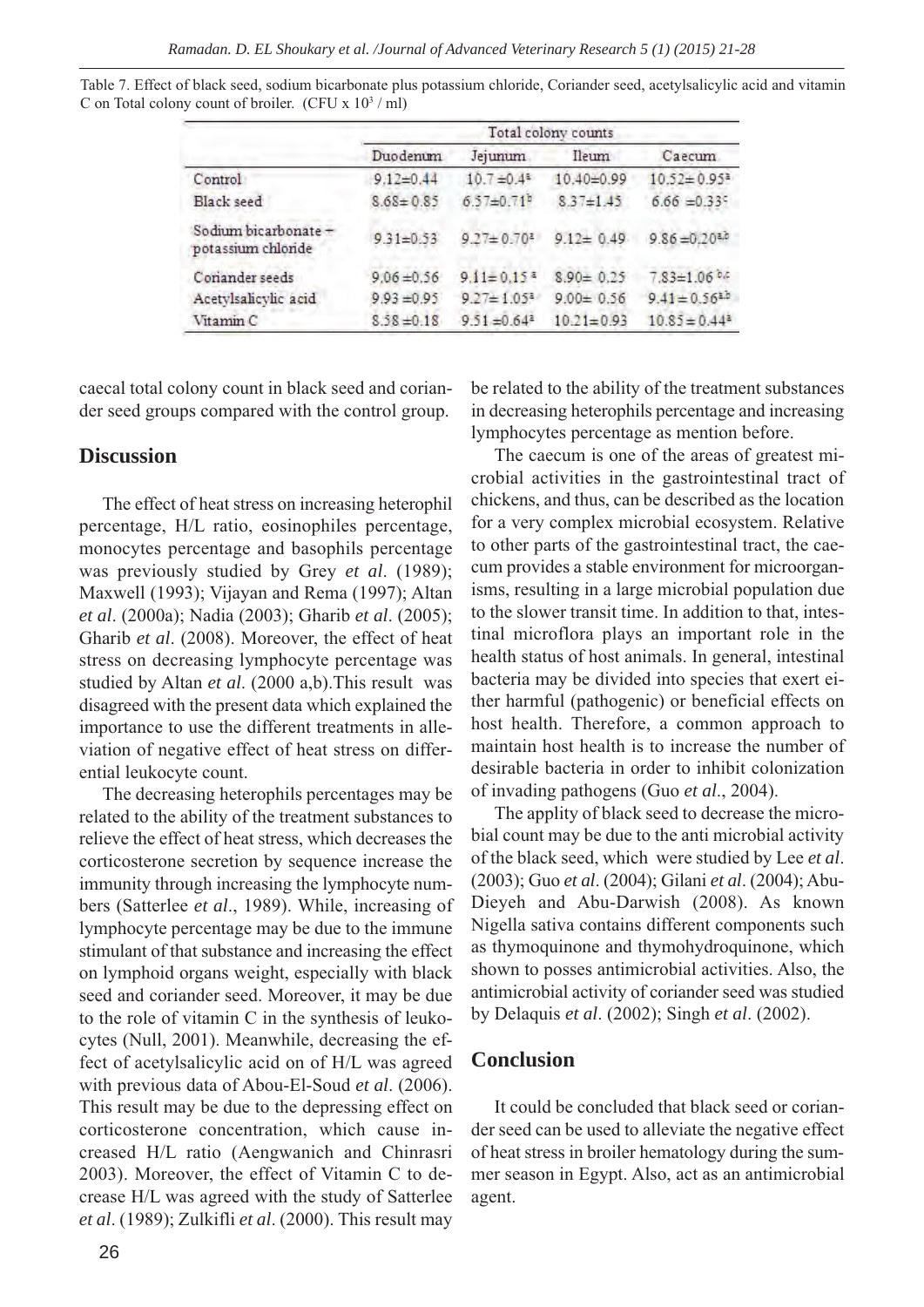# **Acknowledgement**

I'm grateful to members at Hygiene Department of Veterinary Medicine Faculty, Assiut University, Egypt for their guidance in writing and publishing of this article.

# **References**

- Abdel-Fattah, S.A., 2006. Physiological and immunological adjustments of dietary ascorbic acid and acetyl salicylic acid in heat stressed Japanese quail. Egyptian Poultry Science 26, 1395 – 1418.
- Abou-El-Soud, S.B.A., Ebeid, T.A., Eid, Y.Z., 2006. Physiological and antioxidative effects of dietary acetyl salicylic acid in laying Japanese quail (*Coturnix japonica*) under high ambient temperature. Journal of Poultry Science 43, 255-265.
- Abu-Dieyeh, Z.H.M., Abu-Darwish, M.S., 2008. Effect of feeding powdered black cumin seeds on growth performance of 4-8 week old broilers. Journal of Animal and Veterinary Advances 3, 286-290.
- Aengwanich, W., Chinrasri O., 2003. Effect of dexamethasone on differential white blood cell counts and heterophil/lymphocyte ratio in Japanese quails (Coturnix *Coturnix japonica*). Songklanakarin Journal of Science and Technology 25, 183-189.
- Ahmed, N.A., Maghraby N.A., 1995. Physiological response of broilers to dietary sodium bicarbonate during summer season. Egyptian Journal of Animal Production 31, 271-275.
- Ahmed, T., Sarwar, M., Mahr-UN-NISA, Ahsan-UL-HAQ, ZIA-UL-Hasan, 2005. Influence of varying sources of dietary electrolytes on the performance of broilers reared in a high temperature environment. Animal Feed Science 20, 277-298.
- Ajakaiye, J.J., Ayo, J.O., Ojo, S.A., 2010. Effects of heat stress on some blood parameters and egg production of Shika Brown Layer chickens transported by road. Biological Research 43, 183- l89.
- Al-Obaidi, F.A., Al-Shadeedi, S.M., 2010. Effect of dietary aspirin for reducing a scities and enhancing produetive performance of broilers reared in high density. Al-Qadisiya Journal of Veterinary Medicine Science 9, 20- 25.
- Altan, O., Altan, A., Çabuk, M., Bayraktar, H., 2000a. Effects of heat stress on some blood parameters in broilers. Turkish Journal of Veterinary and Animal Sciences 24, 145–148.
- Altan O., A. Altan, Oguz I., Pabuccuoglu A., Konyalioglu S., 2000b. Effects of heat stress on growth, some blood variables and lipid oxidation in broilers exposed to high Temperature at an early age. British Poultry Science 41, 489-493.
- APHA (American Public Health Association), 2005. Standard Methods for the Examination of Water and Wastewater 21th ed. APHA, Inc. Washington, DC.

Aviagen., 2002. Manual of Ross broilers. www.aviagen.com

Delaquis, P.J., Stanich K., Girard B., Mazza, G., 2002. An-

timicrobial activity of individual and mixed fractions of dill, cilantro, coriander and eucalyptus essential oil. International Journal of Food Microbiology 74, 101- 109.

- Duncan, D.B., 1955. Multiple range and multiple F tests. Biometrics 11, l-42.
- El-Sheikh, S.E.M., Salama A.A., 2010. Effect of sodium bicarbonate and potassium chloride as water additives on productive performance and egg quality of heat stressed local laying hen in Siwa oasis. Proc. of the 3rd Animal Wealth Research Conf. in the Middle East & North Africa. pp. 108 – 122.
- Freeman, B.F., 1969. Physiological responses of the adult fowl to environmental temperature. Poultry Science 22, 140- 145.
- Gharib, H.B.A., El- Menawey, M.A., Attalla, A.A., Stino, F.K.R., 2005. Response of commercial layers to housing at different cage densities and heat stress conditions. 1- Physiological indicators and immune response. Egyptian Journal of Animal Production 42, 47-70.
- Gharib, H.B.A., Desoky, A.A., El-Menawey, M.A., Ahmed O. Abbas, Hendricks G.L., Mashaly, M.M., 2008. The role of photoperiod and melatonin on alleviation of the negative impact of heat stress on broilers. International Journal of Poultry Science 7, 749-756.
- Ghazalah, A.A., EI-Abbady, M.R., Soliman, A.Z.M., Abd-Elsamee, M.O., 1998. Using sodium bicarbonate and ammonium chloride in broiler chick diets to alleviate heat stress in Egypt. Production 35, 199-207.
- Gilani, A.H., Jabeen Q., Khan, M.A.U., 2004. A Review of medicinal uses and pharmacological activities of Nigella sativa. Pakistan Journal of Biological Sciences 7, 441-451.
- Grey H.G., Paradis T.J., Chang P.W., 1989. Physiological effects of adrenocorticotropic hormone and hydrocortisone in laying hens. Poultry Science 68, 1710-1713.
- Guo, F.C., Williams, B.A., Kwakkel, R.P., Li, H.S., Li, X.P., Luo, J.Y., Li, W.K., Verstegen M.W.A., 2004. Effects of mushroom and herb polysaccharides, as alternatives for an antibiotic, on the cecal microbial ecosystem in broiler chickens. Poultry Science 83, 175-182.
- Hassan, S.M., Mady, M.E., Cartwright A.L., Sabri H.M., Mobarak M.S., 2003. Effect of acetyl salicylic acid in drinking water on reproductive performance of Japanese quail (Coturnix *Coturnix japonica*). Poultry Science 82, 1174-1180.
- Hassan M.S.H., El-Sayed, O.A., Namera M.M.M., 2011. Effect of Dietery Sodium Bicarbonate and Potassium Chloride Supplementation on Acid-Base Balance, Plasma Electrolytes and Aldosterone Hormone of Golden Montazah Hens Under Hot Climiate Condition. Egyptian Poultry Sciences 31, 285-303
- Keskin, E., Durgan, Z., 1997. Effects of supplemental NaHCO3, KCl, CaCl2, NHCl4 and CaSO4 on acidbase balance, weight gain and feed intake in Japanese quails exposed to constant chronic heat stress. Pakistan Veterinary Journal 17, 60-64.
- Konka, Y., Kirkpinar, F., Mert, S., Yurtseven, S., 2009. Effects of dietary ascorbic supplementation on growth performance, carcass, bone quality and blood parame-